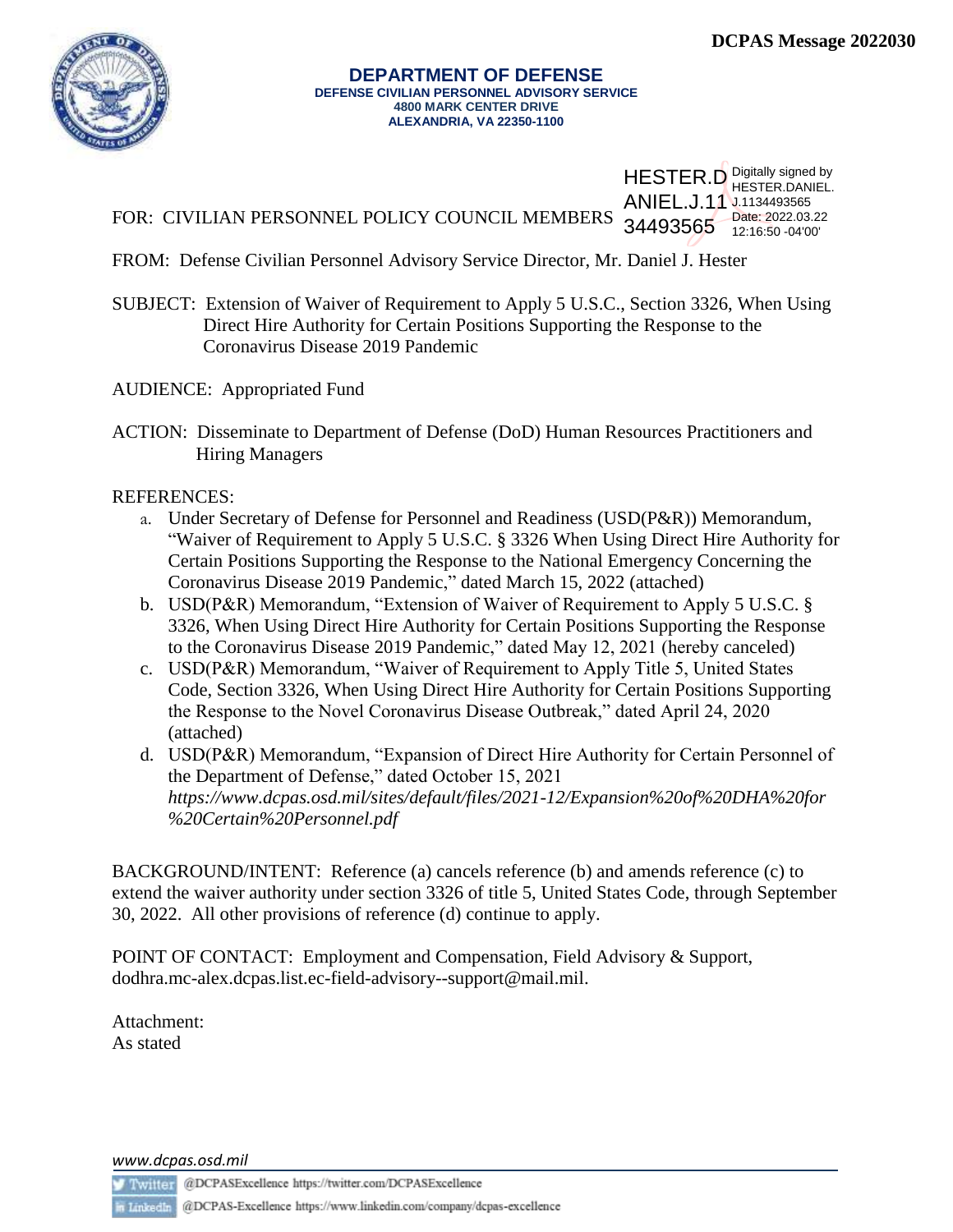

### **UNDER SECRETARY OF DEFENSE 4000 DEFENSE PENTAGON WASHINGTON, D.C. 20301-4000**

# **MAR 1 5 2022**

## MEMORANDUM FOR SENIOR PENTAGON LEADERSHIP DEFENSE AGENCY AND DOD FIELD ACTIVITY DIRECTORS

SUBJECT: Waiver of Requirement to Apply 5 U.S.C. § 3326 When Using Direct Hire Authority for Certain Positions Supporting the Response to the National Emergency Concerning the Coronavirus Disease 2019 Pandemic

- References: (a) Presidential Notice, "Continuation of the National Emergency Concerning the Coronavirus Disease 2019 (COVID-19) Pandemic," 87 FR 10289, February 18, 2022
	- (b) Under Secretary of Defense for Personnel and Readiness (USD(P&R)) Memorandum, "Extension of Waiver of Requirement to Apply 5 U.S.C. § 3326, When Using Direct Hire Authority for Certain Positions Supporting the Response to the Coronavirus Disease 2019 Pandemic," May 12, 2021 (hereby canceled)
	- (c) USD(P&R) Memorandum, "Waiver of Requirement to Apply Title 5, United States Code, Section 3326, When Using Direct Hire Authority for Certain Positions Supporting the Response to the Novel Coronavirus Disease Outbreak," April 24, 2020 (copy attached)
	- (d) USD(P&R) Memorandum, "Expansion of Direct Hire Authority for Certain Personnel of the Department of Defense," October 15, 2021 (copy attached)

Due to the continued efforts to combat the coronavirus disease 2019 pandemic, this memorandum cancels reference (b) and amends reference (c) to extend its expiration date until September 30, 2022. All other provisions of reference (d) continue to apply.

For more information, my point of contact is Ms. Kelly Cruz, Director, Employment and Compensation, Defense Civilian Personnel Advisory Service, at (571) 372-1536 or kelly.m.cruz.civ@mail.mil.

nomc.

Gilbert R. Cisneros, Jr.

Attachments: As stated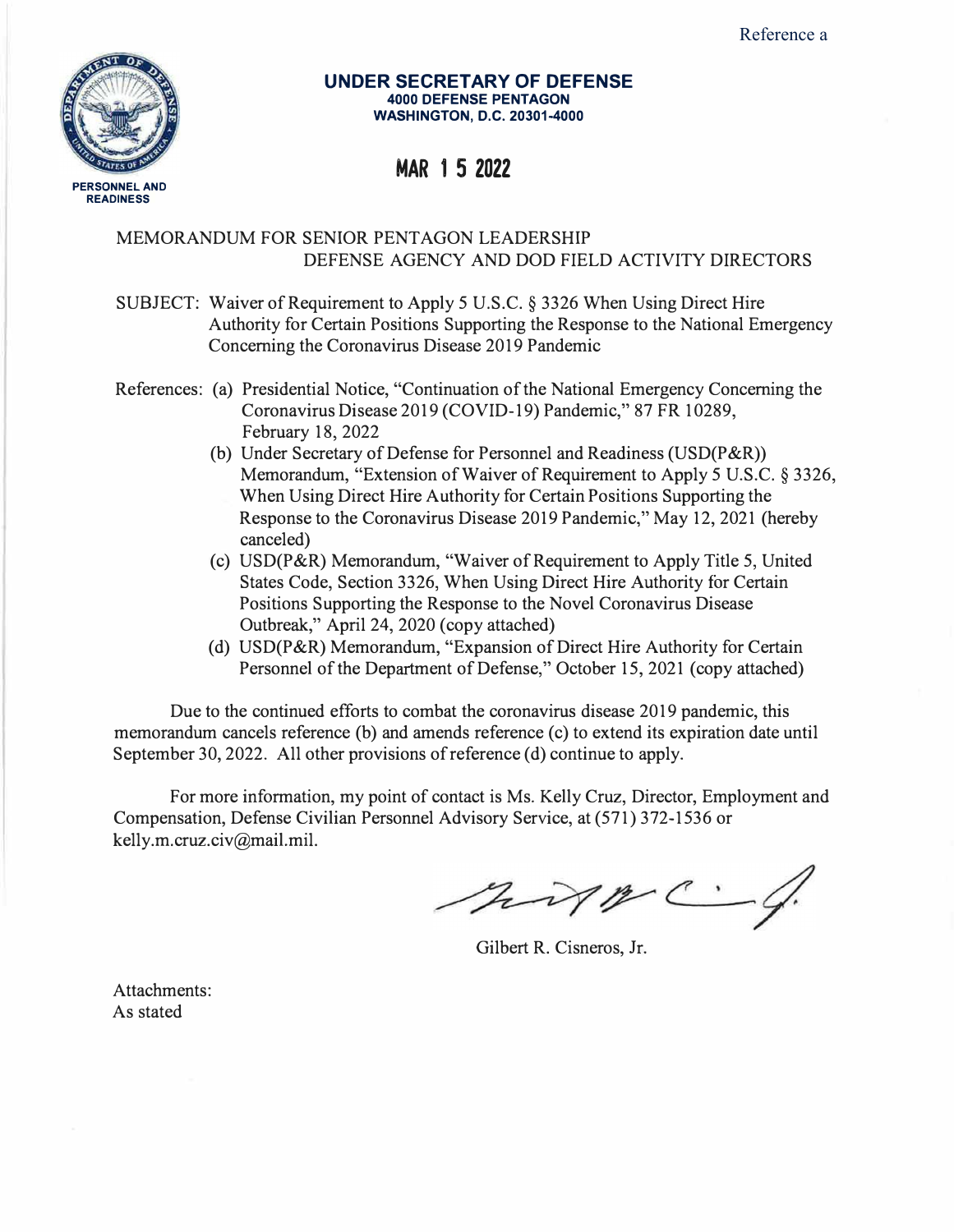Reference c



### UNDER SECRETARY OF DEFENSE **4000 DEFENSE PENTAGON WASHINGTON, D.C. 20301-4000**

APR 2 4 2020

MEMORANDUM FOR CHIEF MANAGEMENT OFFICER OF THE DEPARTMENT OF **DEFENSE** SECRETARIES OF THE MILITARY DEPARTMENTS CHAIRMAN OF THE JOINT CHIEFS OF STAFF UNDER SECRETARIES OF DEFENSE CHIEF OF THE NATIONAL GUARD BUREAU GENERAL COUNSEL OF THE DEPARTMENT OF DEFENSE DIRECTOR OF COST ASSESSMENT AND PROGRAM **EVALUATION** INSPECTOR GENERAL OF THE DEPARTMENT OF DEFENSE DIRECTOR OF OPERATIONAL TEST AND EVALUATION CHIEF INFORMATION OFFICER OF THE DEPARTMENT OF **DEFENSE** ASSISTANT SECRETARY OF DEFENSE FOR LEGISLATIVE **AFFAIRS** ASSISTANT TO THE SECRETARY OF DEFENSE FOR PUBLIC **AFFAIRS** DIRECTOR OF NET ASSESSMENT **DIRECTORS OF DEFENSE AGENCIES** DIRECTORS OF DOD FIELD ACTIVITIES

SUBJECT: Waiver of Requirement to Apply Title 5, United States Code, Section 3326, When Using Direct Hire Authority for Certain Positions Supporting the Response to the Novel Coronavirus Disease Outbreak

Reference: Under Secretary of Defense for Personnel and Readiness memorandum, "Direct Hire Authority for Certain Personnel of the Department of Defense," dated April 2, 2020 (copy attached)

Effective immediately, the requirement to apply 5 U.S.C.  $\S$  3326, as provided in the reference, is temporarily waived for the following positions:

- Medical or health professions;
- Acquisition:
- Engineering:
- Installation infrastructure; and
- Other positions with duties that support the DoD response to the National Emergency Concerning the Novel Coronavirus Disease (COVID-19) Outbreak.

All other provisions of the reference continue to apply. This exception to the reference expires on November 1, 2020.